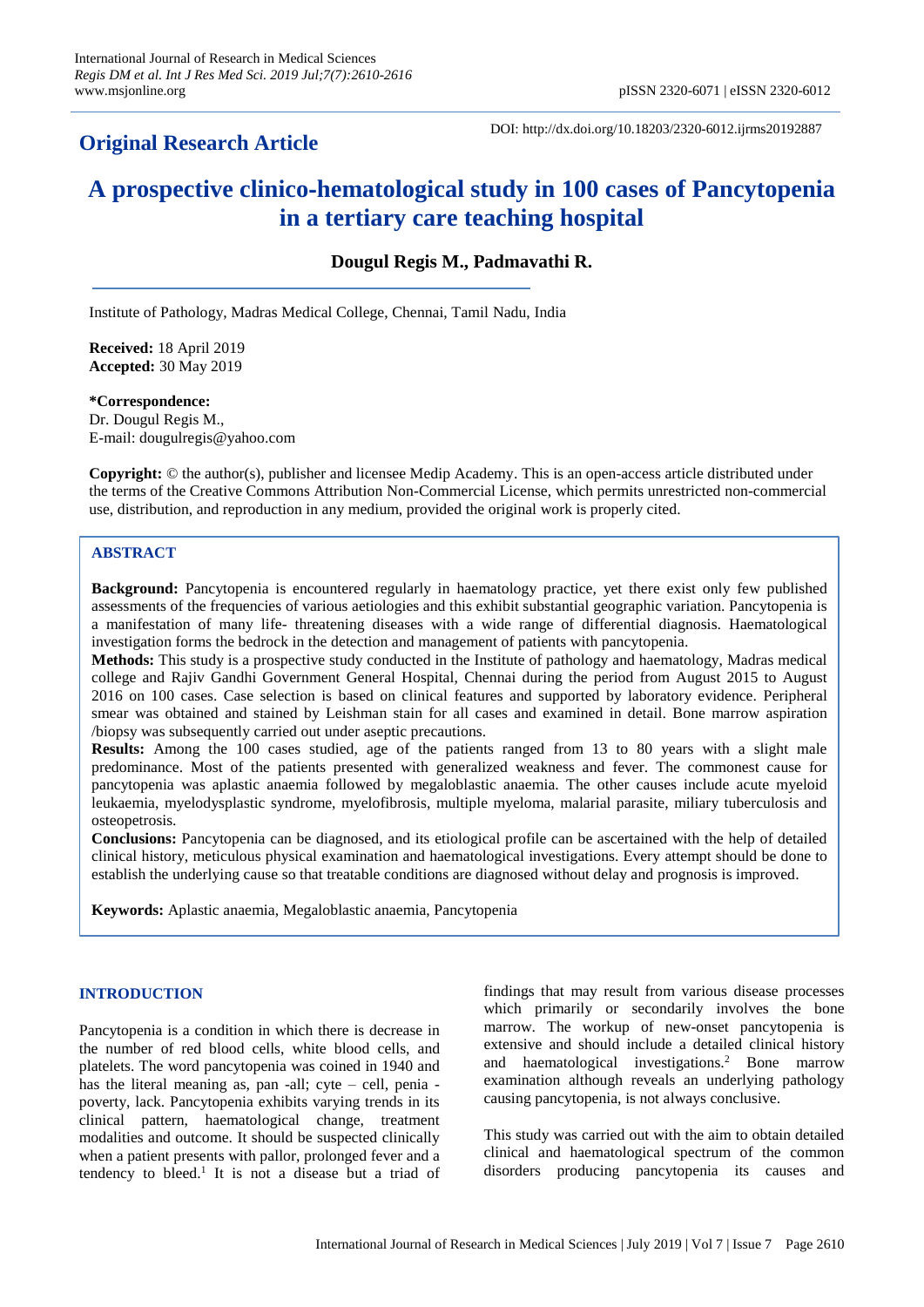diagnostic approaches and thereby enhance the management process.

## **METHODS**

This study is a prospective study conducted in the Institute of Pathology and Haematology, Madras Medical College and Rajiv Gandhi Government General Hospital, Chennai, Tamil Nadu, India during the period from August 2015 to August 2016. Patients of all age groups and both sexes are included. Case selection is based on clinical features and supported by laboratory evidence, which included peripheral blood counts for haemoglobin, leukocytes and platelets. A total of 100 cases were selected based on the following criteria.

## *Inclusion criteria*

Presence of all 3 of the following:

- Haemoglobin, <9 g/dL
- Total leukocyte count (TLC), <4,000 / µL
- Platelet count,  $<$ 100,000/ $\mu$ L.<sup>3</sup>

### *Exclusion criteria*

Patients on myelotoxic chemotherapy were excluded.

In all patients, a complete relevant medical history including age, sex, history of any treatment, intake of or exposure to potentially toxic chemicals, agents or drugs, radiation exposure, history of symptoms such as bone pain, fever, malaise, weight loss etc.was obtained. A detailed meticulous physical examination of every patient was done for pallor, jaundice, hepatosplenomegaly, lymphadenopathy, sternal tenderness and gum hypertrophy.

Two millilitres of EDTA (ethylene diamine tetra-acetic acid) anticoagulated blood was collected and processed through automated haematology analyser. Peripheral smear was obtained and stained by Leishman stain for all cases and examined in detail. Bone marrow aspiration /biopsy was subsequently carried out under aseptic precautions after obtaining written consent.

The statistical analysis was performed using statistical package for ibm spss version 20 which consisted computing the frequency counts and percentages for qualitative variables and mean for the quantitative variables

# **RESULTS**

In the study period from August 2015 to August 2016, a total of 1,47,661 samples were received for complete blood count. Among these,100 successive patients who met the inclusion and exclusion criteria were selected and subjected for the study to evaluate etiological profile of pancytopenia. The clinical and haematological examination, including bone marrow examination were done.

## *Age distribution*

In this study there was a wide age range with the youngest patient being 13 years of age and the maximum being 80 years of age. The peak incidence was found in the age group of 51-60 years contributing to 22 % of cases. The least incidence was recorded in the age group of 61-80 years contributing to 8 % of cases in the one year study period (Figure 1). Among the total 100 cases of pancytopenia there were 42 female patients and 58 male patients and the male to female ratio was 1.38:1 (Figure 2).



**Figure 1: Age wise distribution of Pancytopenia.**



**Figure 2: Gender wise distribution of Pancytopenia.**

## *Distribution of causes of Pancytopenia*

In this study the most common cause of pancytopenia was aplastic anaemia seen in 44 % of cases. The second most common cause was megaloblastic anaemia which was observed in 37% of cases. This was followed by acute myeloid Leukaemia seen in 8% of cases, myelodysplastic syndrome, myelofibrosis each contributing to 3% of cases, malarial parasite in 2%,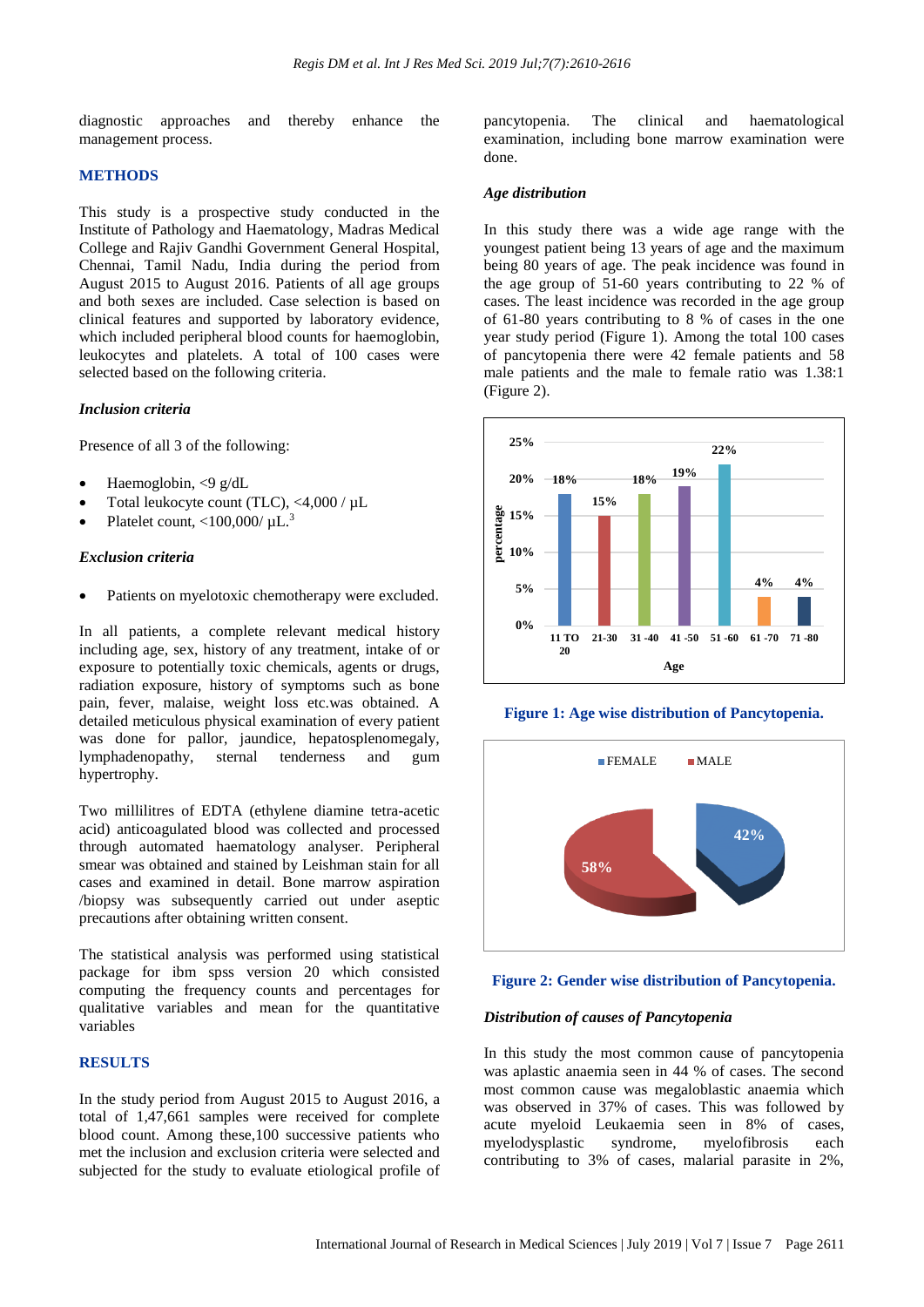miliary tuberculosis, multiple myeloma and osteopetrosis each contributing to 1% of cases (Figure 3).



#### **Figure 3: Distribution of causes of Pancytopenia.**

The incidence of pancytopenia showed peak incidence in the age group of 51-60 years. Of the total 44 cases of aplastic anaemia peak incidence was seen in the age group of 41-50 years, accounting 22.7% of cases likewise in megaloblastic anaemia the peak incidence was seen in the age group of 51-60 years, which accounts 24.3% of cases. Out of the 8 cases of acute myeloid leukaemia the peak incidence was seen in 11-20 years contributing to 75 % of cases, in myelodysplastic syndrome out of 3 cases 2 were seen in the age group of 31-40 years accounting 66.7% of cases. Out of 3 cases of myelofibrosis, 2 cases occurred in the age group of 51-60 years, accounting for 66.7% of cases. One case of osteopetrosis and one case of miliary tuberculosis were seen in the age group of 11-20 years and 31-40 years of age respectively (Figure 4).



**Figure 4: Age distribution of various causes of Pancytopenia.**

The incidence of pancytopenia showed preponderance among males. The male to female ratio was 1.38:1. Of the total 44 cases of aplastic anaemia, 23 (52.3%) were males and 21 (47.7%) were females, likewise in megaloblastic anaemia, among the total 37 cases, 26 (70.3%) were males and 11 (29.7%) were females.

Out of the 8 cases of acute myeloid Leukaemia, 6 (75%) were females and 2 (25%) were males, in myelodysplastic syndrome all the 3 (100%) cases were seen among males, in myelofibrosis among 3 cases 2 (66.7%) were females and 1 (33.3%) was male, in malarial parasitic infection both the cases 2 (100%) were males, in multiple myeloma and miliary tuberculosis each of which contributed one case (100%) were seen in females only. Similarly, the one case of osteopetrosis was male (Figure 5).



# **Figure 5: Sex distribution of various causes of Pancytopenia.**

## *Clinical features*

Fatigue was the most common clinical feature which constituted 88% followed by fever in 56% of cases, dyspnoea in 54% and bleeding manifestations in 43% of cases (Figure 6). Other less common presenting symptoms were headache, vomiting, low back ache, pedal oedema, facial puffiness, blurring of vision, loss of appetite, loss of weight.

Most common physical finding observed was pallor. Pallor was present in all the cases. The other physical finding includes hepatomegaly, splenomegaly, lymphadenopathy and sternal tenderness. Sternal tenderness was observed in all patients with acute myeloid leukaemia and multiple myeloma.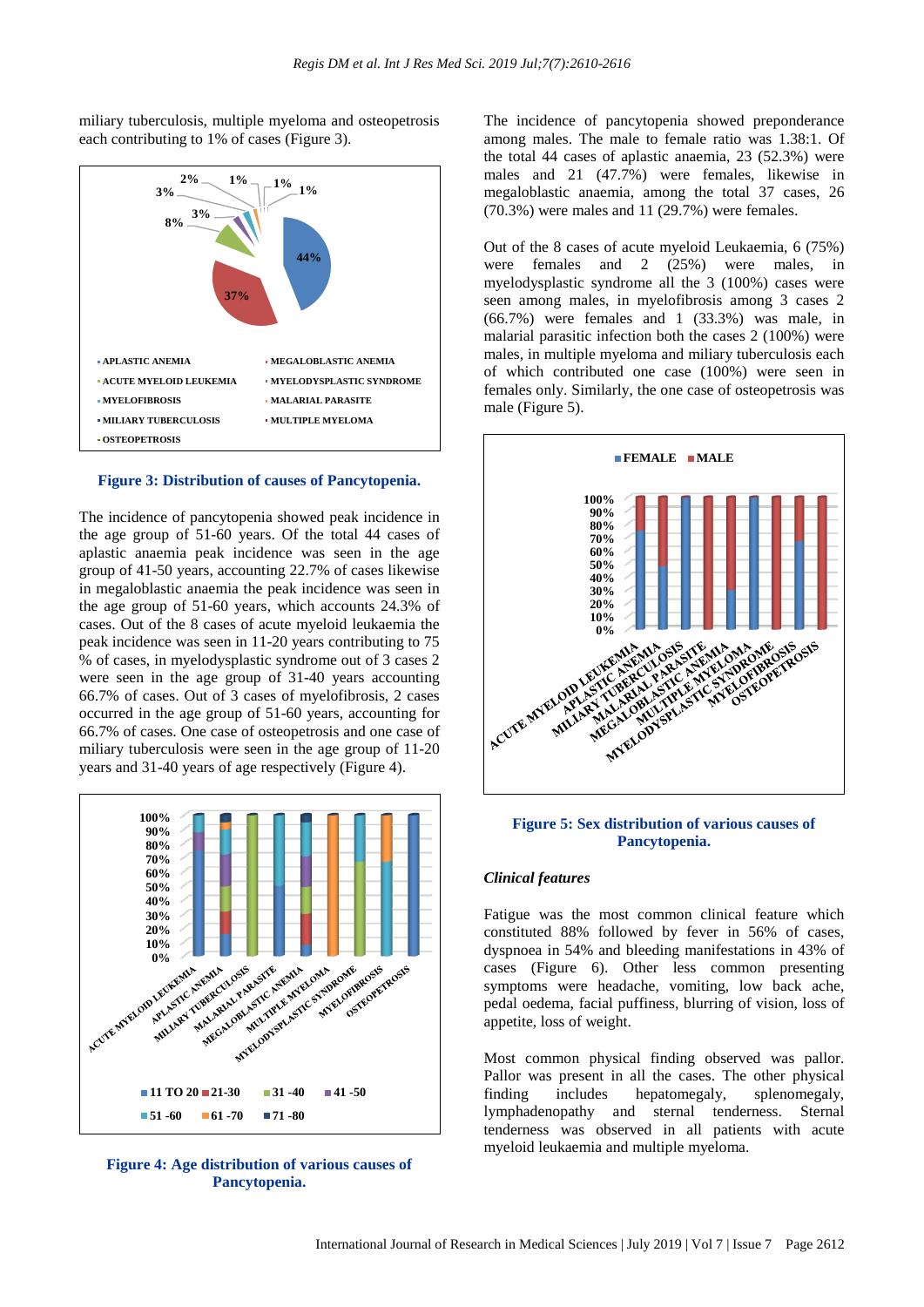

# **Figure 6: Clinical features in various causes of Pancytopenia.**

# *Peripheral blood findings*

## *Haemoglobin distribution*

Among the 100 cases of pancytopenia analysed maximum cases had haemoglobin concentration less than 6 gm/dl. This was seen in 46% of cases which formed the major group of patients. In 42% of the cases it was between 6 and 8 g/dl ,12% of the cases had haemoglobin between 8 and 9 g/dl, which formed the least group of patients (Figure 7).









# *Total leukocyte count*

Total leukocyte count was between 3000 and 4000/mm<sup>3</sup> in 42% of cases. In 34 % of the cases, the leukocyte count was between 1000 and 3000/mm<sup>3</sup> . In 24% of the cases it was  $<$ 1000/mm<sup>3</sup> (Figure 8).

## *Platelet count*

The platelet count was less than 20000/mm<sup>3</sup> in 58% of cases. In 24% of cases the platelet count was between 50000 and 100000/mm<sup>3</sup> . In 18% of the cases it was between  $20000/\text{mm}^3$  to  $50000/\text{mm}^3$  (Figure 9).



# **Figure 9: Distribution of platelet count (per mm<sup>3</sup> ).**

#### *Mean corpuscular volume (MCV)*

Among the total cases of pancytopenia, the mean corpuscular volume (mcv) was increased in 32% and the most common cause was megaloblastic anaemia. It was decreased in 16 % of cases and was found to be within the normal range in 52 % of the cases (Figure 10).



# **Figure 10: Distribution of mean corpuscular volume (MCV).**

#### *Reticulocyte count*

The reticulocyte count was within normal range in 7 % of the cases of pancytopenia. 91 % of the cases showed a decreased reticulocyte count. An increased count was seen in 2 % of cases and these were those cases with malaria (Figure 11).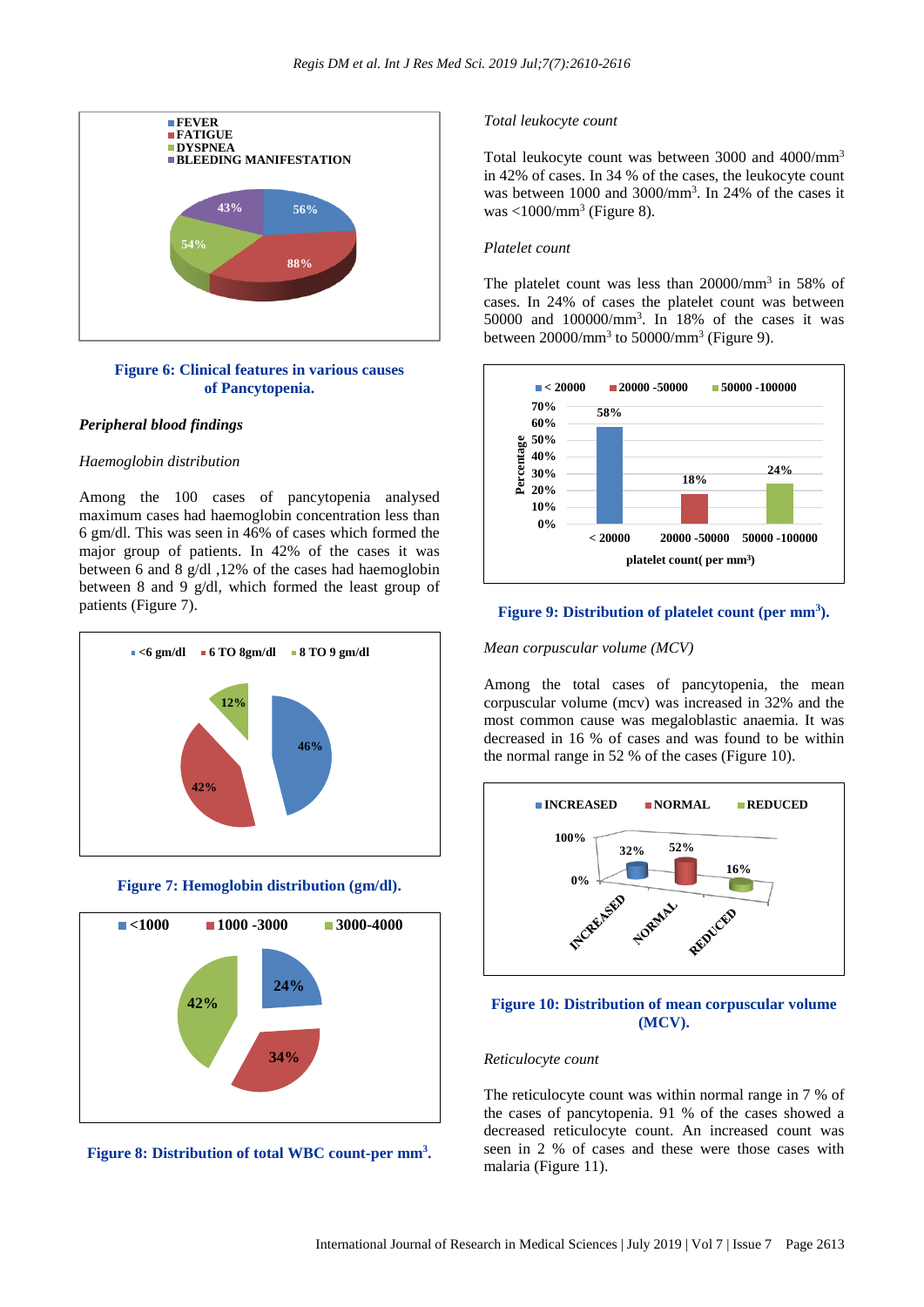

**Figure 11: Distribution of reticulocyte count.**

#### *Peripheral smear findings*

The predominant blood picture was normocytic anaemia which constituted 46 % of cases, followed by macrocytic anaemia seen in 32 %. Dimorphic picture was seen in 14 % of cases. Microcytic blood picture was seen in 8% of cases (Figure 12).



**Figure 12: Morphological pattern of red blood cells in peripheral smear.**

|  | Table 1: Peripheral smear findings in Pancytopenia. |
|--|-----------------------------------------------------|
|--|-----------------------------------------------------|

| <b>Causes</b>               | <b>Total</b><br>cases | A  | B | $\mathbb{C}$ | D  | E | F |
|-----------------------------|-----------------------|----|---|--------------|----|---|---|
| Aplastic anemia             | 44                    |    |   |              | 40 |   |   |
| Megaloblastic<br>anemia     | 37                    | 37 |   |              | 11 |   |   |
| Acute myeloid<br>leukemia   | 8                     |    | 3 | 8            |    |   |   |
| Myelodysplastic<br>syndrome | 3                     | 2  | 3 | 3            |    | 2 |   |
| Myelofibrosis               | 3                     |    | 3 | 3            |    | 3 |   |
| Mutiple<br>myeloma          | 1                     |    |   |              |    |   |   |
| Miliary<br>tuberculosis     | 1                     |    | 1 |              |    |   |   |
| Malarial<br>parasite        | 2                     |    |   |              |    |   |   |
| Osteopetrosis               |                       |    |   |              |    |   |   |

A- Hypersegmented neutrophils, B- Nucleated RBCs, C-Immature WBCs, D- Relative lymphocytosis, E- Tear drop cells, F- Malarial parasites.

Hypersegmented neutrophils were seen in 39% cases and the commonest cause revealed megaloblastic anaemia followed by myelodysplastic syndrome. Nucleated red blood cells were seen in 10% and immature white blood cells observed in 13% of cases. Myeloblasts were seen in all cases of sub leukemic Leukaemia. Relative lymphocytosis was seen in 55 % patients and was seen predominantly in patients with aplastic anaemia. Tear drop cells were seen in 5% of cases of which 3% constituted myelofibrosis and 2% of myelodysplastic syndrome. Increased rouleaux formation was seen in multiple myeloma. Malarial parasites were seen in 2% of the total cases (Table 1).

## *Bone marrow examination*

Bone marrow examination was required in 98 cases only. Two cases of malaria were diagnosed based on peripheral blood examination. Bone marrow was hypercellular in 40% cases, which included 37 cases of megaloblastic anaemia. Hypercellular marrow was also seen in acute myeloid leukaemia and multiple myeloma. Marrow was hypocellular in 55 % cases, which included 44 cases of aplastic anaemia and 3 cases of myelofibrosis and one case of osteopetrosis. Normal marrow cellularity was seen in 3% cases which is observed in myelodysplastic syndrome and miliary tuberculosis. Megaloblastic maturation, presence of myeloblasts, dysplastic features in all three lineages, abnormal plasma cells were salient diagnostic features in bone marrow examination. (figure 13).



#### **Figure 13: Bone marrow aspiration in Pancytopenia.**

#### **DISCUSSION**

The present study concludes that meticulous primary haematological investigations along with thorough bone marrow examination in pancytopenia patients is of utmost importance to analyse and evaluate the different causes of pancytopenia and in understanding It is also helpful in planning further investigations to be carried out for effective and appropriate management and in understanding disease process. Though pancytopenia by itself is not a disease, it is a striking feature of many lifethreatening and serious illness.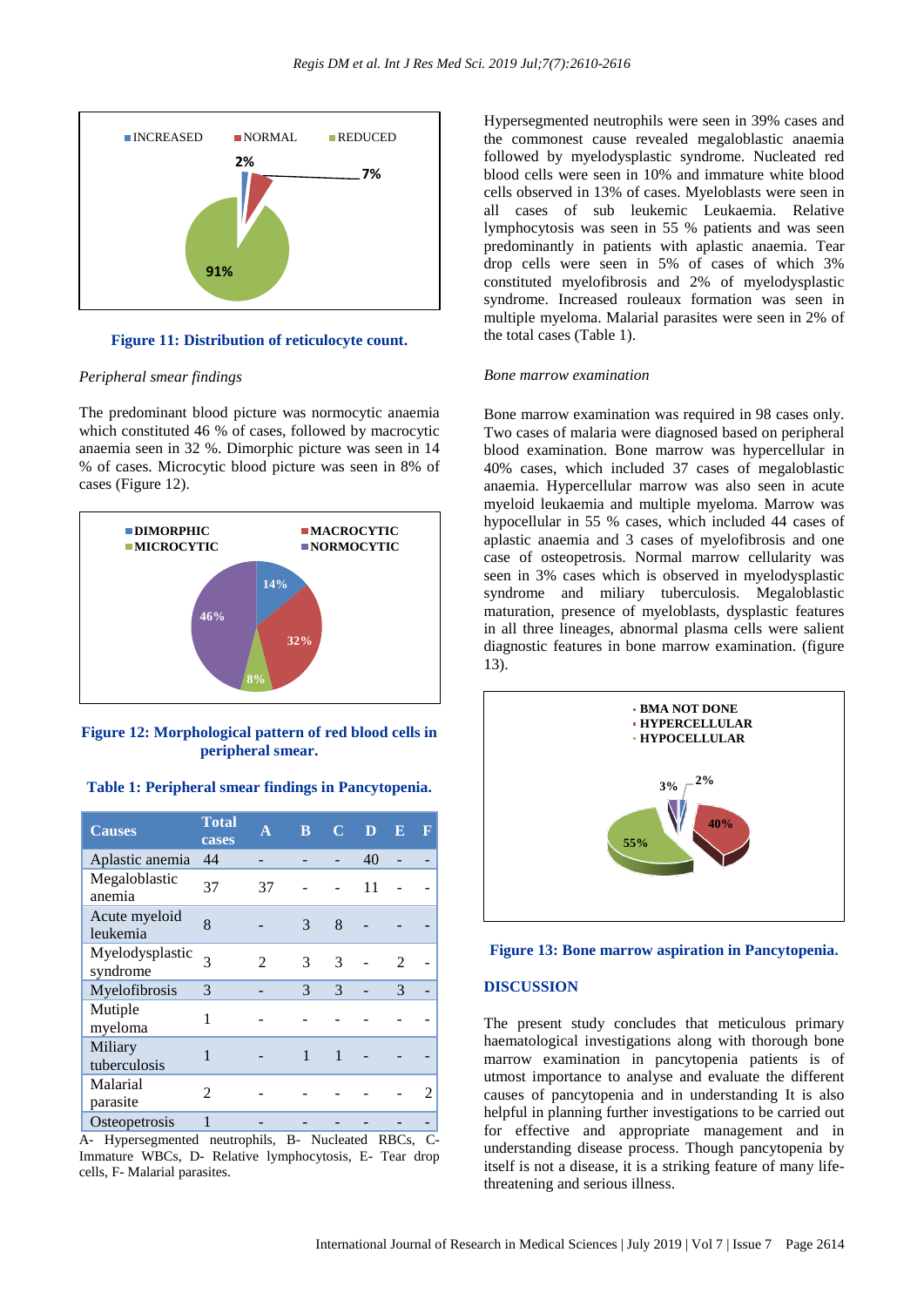# *Comparison of age and sex distribution with other studies*

In this study, the age of patients ranged from 13-80 years with the highest incidence in 51-60 years of age group. Males (58%) had a higher incidence when compared to females (42%) with the ratio of 1.38: 1. The age range is similar to Kumar et al, and the male to female ratio is similar to that of Khodke et al.<sup>4,5</sup>

Similarly, Khodke et al, found the maximum number of pancytopenia in the age group of 12-30 years.<sup>5</sup> about 10% of the cases were above 50 years of age. Niazi and Raziq in their study found most common age group of pancytopenia was in the range from 21 to 30 years.<sup>6</sup> the present study showed that maximum number of pancytopenia in a higher age range when compared to other studies.

# *Causes of pancytopenia*

The most common aetiology of pancytopenia in the present study was aplastic anaemia which is similar with that reported by Kumar et al, Jha et al, Tariq et al, Santra and das, Qamar and Aijaz, Bajracharya et al. In their study of 166, 148, 50, 111, 150 and 10 cases respectively.4,7-11 The second most common cause was megaloblastic anaemia which is similar with the studies listed above.

The current study showed that fatigue (88%) was the most common symptom followed by fever (56%). This is similar to the studies done by prashanth b gandhi et al which also showed fatigue (81%) as the most common symptom followed by fever (46%), dyspnoea (52%), bleeding manifestation  $(48\%)$ .<sup>12</sup>

# *Aplastic anaemia*

Among pancytopenia patients the incidence of aplastic anaemia in this study was 44% (44/100 cases) which is higher than the studies done by Khodke et al, and the Khunger et al, in which the incidence was 14%.<sup>5,13</sup> Kumar et al, reported a higher incidence viz 29.5%.<sup>4</sup>

# *Megaloblastic anaemia*

Megaloblastic anaemia constituted 37% of cases in the present study which was the second common cause of pancytopenia. The incidence is less when compared to 72% reported by Khunger et al, and 68% by Tilak et  $al.<sup>13,14</sup>$  both the studies have reported megaloblastic anaemia as the major cause of pancytopenia.

The study done by Qamar and Aijaz reported the incidence to be 36.6% which was similar to the present study.<sup>10</sup>

## *Acute myeloid leukemia*

In the present study, 8 (8%) patients with pancytopenia had acute myeloid Leukemia. Among the 8 % of cases, 7% had sub leukemic leukemia and 1% had aleukemic Leukemia. All the 8 cases were diagnosed as acute myeloid Leukemia after bone marrow examination and cytochemical staining by myeloperoxidase. In the studies done by Khodke et al, and Tilak et al, only 1.3% cases presented with subleukemic leukemia.5,14 this was higher in the study conducted by Jha et al. Accounting for 21.4%.<sup>7</sup> Khunger et al. Reported 5 % of cases.<sup>13</sup> Kumar et al. Reported 1 % of cases of subleukemic leukemia.<sup>4</sup>

# *Myelodysplastic syndrome*

In the present study 3% of cases were diagnosed to have myelodysplastic syndrome. The peak age group in which myelodysplastic syndrome occurs is 51-60 years. All the three cases were seen in males. In the study done by prashanth et al the incidence was  $5.97\%$ .<sup>12</sup> it was diagnosed as multilineage dysplasia with refractory cytopenia. Bone marrow aspiration showed dysplasia in all the three cell lineages.

# *Malaria*

In the present study 2 cases of malaria were reported. One case was reported in the age of 54 years and the other in the age of 18 years. Both the cases were reported in males. Trophozoites and gametocytes of plasmodium vivax were seen in both cases. Gayathri and Rao reported an incidence of 1.9% in their study.<sup>15</sup> malaria related cytopenia was also noted in studies done by Santra and das, Cannard et al, Albaker in 2%, 2% and 1% of cases respectively.9,16,17 in the above studies both plasmodium vivax and plasmodium falciparum were observed. Since the trophozoites were seen in peripheral smear bone marrow aspiration was not done.

# *Myelofibrosis*

Among the 100 cases three cases were reported as myelofibrosis. The present study had a lesser incidence when compared to the study done by Tejeswini et al, with reported incidence of myelofibrosis in 5.2% of cases.<sup>18</sup> Peripheral smear showed leucoerythroblastic blood picture with nucleated RBCs and tear drop cells. Bone marrow aspiration was diluted with peripheral blood. No marrow elements were seen. Trephine biopsy revealed the presence of dysplastic megakaryocytes which is seen clustering around the marrow sinusoids. Reticulin stain was done to demonstrate marrow fibrosis.

# *Miliary tuberculosis*

One case was reported as miliary tuberculosis causing pancytopenia. This was similar to the studies done by sweta et al. And fauzia shafi khan et al in which one percent cases in each were reported.19,20 in these cases, granulomas were seen in the marrow. But this patient died despite treatment given. Studies done by Khunger et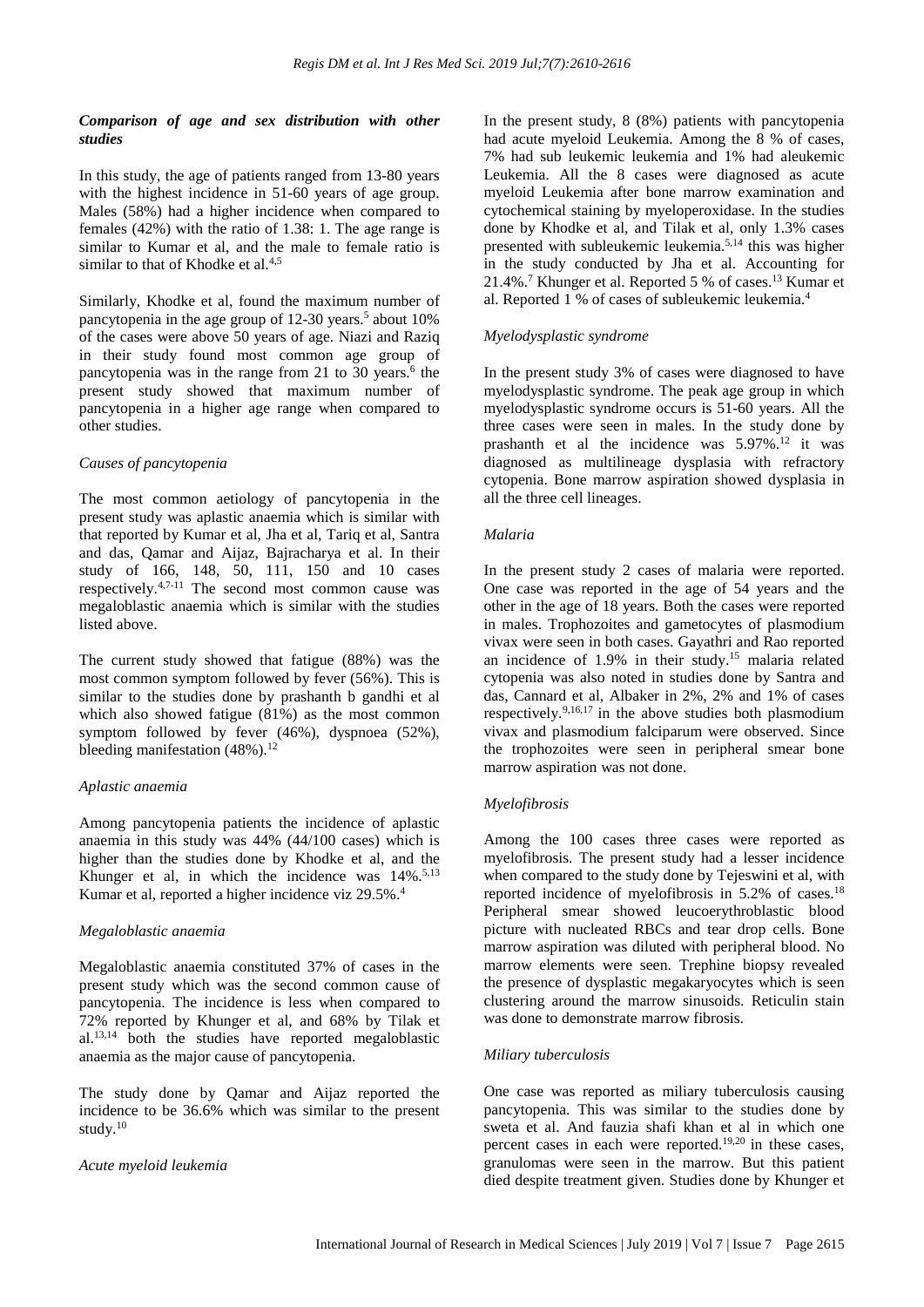al, and Tilak et al, have revealed that pancytopenia can be seen in miliary tuberculosis.<sup>13,14</sup> The mechanism of pancytopenia in these patients is unknown but could be due to multifactorial causes including increased histiocytic phagocytosis, hypersplenism, and bone marrow infiltration by tubercular granulomas.

## *Osteopetrosis*

Osteopetrosis is a rare cause of Pancytopenia. One case of osteopetrosis was reported in this study. The patient was a male and the age of the patient was 20 years. Bone marrow aspiration showed clusters of osteoblasts and biopsy showed increased thickening of the bony trabeculae with reduction in the medullary cavity. Medullary space showed increase in connective tissue. Osteopathies due to vitamin d dependent rickets had been reported in the literature but osteopetrosis as a cause of pancytopenia is not reported in the literature reviewed thus far.<sup>2</sup>

# **CONCLUSION**

Pancytopenia can be diagnosed, and its etiological profile can be ascertained with the help of detailed clinical history, meticulous physical examination and haematological investigations. In this study aplastic anaemia was the most common cause followed by megaloblastic anaemia. Other causes were acute myeloid leukemia, myelodysplastic syndrome, myelofibrosis, multiple myeloma, malarial parasite, miliary tuberculosis and osteopetrosis. Early diagnosis and intervention especially in conditions like megaloblastic anaemia will lead to disease remission and better quality of life.<sup>21</sup> Time and again, the investigation of choice to diagnose the aetiology of unexplained pancytopenia has been bone marrow aspiration/biopsy. Every attempt should be done to establish the underlying cause so that treatable conditions are diagnosed without delay and prognosis is improved.

## **ACKNOWLEDGEMENTS**

Author would like to thank all the patients, teaching and non-teaching staff of Institute of Pathology and Haematology in Rajiv Gandhi Government General Hospital, Chennai, Tamil Nadu, India.

*Funding: No funding sources Conflict of interest: None declared Ethical approval: The study was approved by the Institutional Ethics Committee*

## **REFERENCES**

- 1. Kar M, Ghosh A. Pancytopenia. J Ind Acad Clinic Med. 2002;3:29 -34.
- 2. Weinzierl EP, Arber DA. The differential diagnosis and bone marrow evaluation of new-onset pancytopenia. Am J Clinic Pathol. 2013;139:9-29.
- 3. Kumar R, Kalra SP, Kumar H, Anand AC, Madan H. Pancytopenia--a six year study. J Assoc Physic Ind. 2001;49:1078-81.
- 4. Kumar DB, Raghupathi AR. Clinicohematologic analysis of pancytopenia: Study in a tertiary care centre. Basic Applied Pathol. 2012;5(1):19-21.
- 5. Khodke K, Marwah S, Buxi G, Yadav RB, Chaturvedi NK. Bone marrow examination in cases of pancytopenia. J Ind Acad Clin Med. 2001;2:1-2.
- 6. Niazi M, Raziq F. The incidence of underlying pathology in pancytopenia. J Postgrad Med Inst. 2004;18: 76‑9.63.
- 7. Jha A, Sayami G, Adhikari RC, Panta AD, Jha R. Bone marrow examination in cases of pancytopenia. JNMA J Nepal Med Assoc. 2008;47:12-7.
- 8. Tariq M, Basri R, Khan NU, Amin S. Aetiology of pancytopenia. Prof Med J. 2010;17(02):252-6.
- 9. Santra G, Das BK. A cross-sectional study of the clinical profile and aetiological spectrum of pancytopenia in a tertiary care centre. Sing Med J. 201;51(10):806.
- 10. Qamar U, Aijaz J. Results of bone marrow examination in patients presenting with pancytopenia and high mean corpuscular volume. Gomal J Med Sci. 2012;10(1).
- 11. Bajracharya SB, Pande R, Bhandari PB, Sinha R, Guragain P. An approach to aplastic anemia. Medical J Shree Birendra Hos. 2005;7:82-3.
- 12. Gandhi PB, Shankar T, Pasha MA, Gouri M. Etiological and clinical spectrum of pancytopenia based on bone marrow examination and case records: a retrospective study. Ann Applied Bio-Sci. 2016;3(1):28 -31.
- 13. Khunger JM, Arulselvi S, Sharma U, Ranga S, Talib VH. Pancytopenia--a clinico haematological study of 200 cases. Ind J Pathol Microbiol. 2002;45(3):375-9.
- 14. Tilak V, Jain R. Pancytopenia--a clinicohematologic analysis of 77 cases. Ind J Patho Microbiol. 1999;42(4):399-404.
- 15. Gayathri BN, Rao KS. Pancytopenia: a clinico hematological study. J Lab Physic. 2011;3(1):15.
- 16. Cannard LV, Bibes B, Dao A, Walter FA, Buisine J, Rabaud C, et al. Malaria-related cytopenia. Ann Biol Clin. 2002;60:213‑6.
- 17. Albaker W. Acute Plasmodium vivax malaria presenting with pancytopenia secondary to hemophagocytic syndrome: case report and literature review. J Fam Comm Med. 2009;16(2):71.
- 18. Tejeswini V, Premalatha P, Renuka IV, Krishna R, Krichnamacharyulu PA, Vahini G. Clinicohaematological profile of pancytopenia-A South indiantertiary hospital experience. Indian J Pathol Oncol. 2015;2(3):165-9.
- 19. Sweta. A prospective clinico-hematological study in 100 cases of pancytopenia in capital city of India. J Appl Hematol. 2014;5:45-50.
- 20. Khan FS, Hasan RF. Bone marrow examination of pancytopenic children. JPMA-J Pak Med Assoc. 2012;62(7):660.